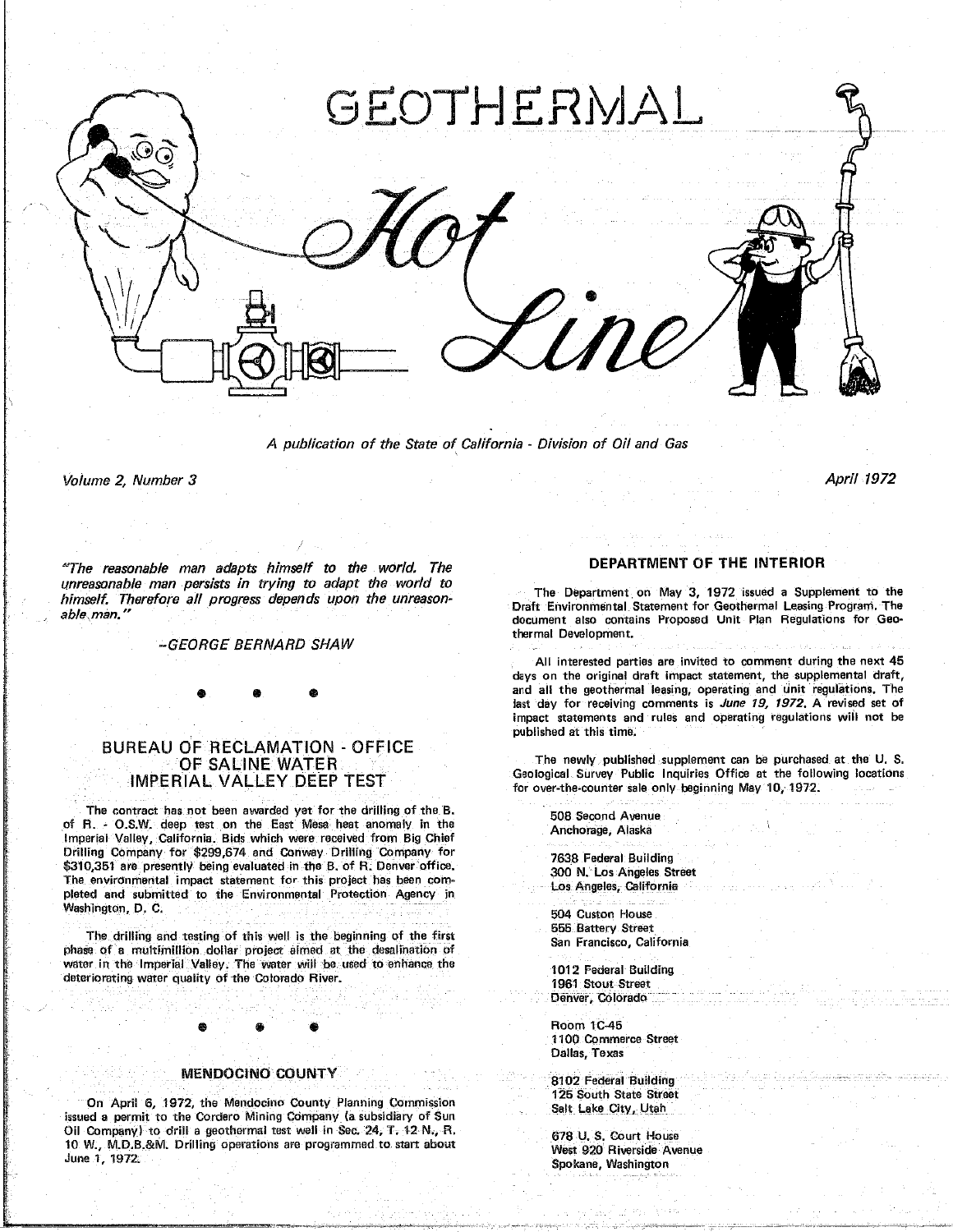The Center for Engineering Research, University of Hawaii, plans to submit a proposal to RANN (Research Applied to National<br>Needs) a branch of the National Science Foundation, for a grant to publications:<br>Needs) a branch of the National Science Foundation, for a grant to **Needs)**, a branch of the National Science Foundation, for a grant to study the geothermal potential of the Hawaiian Islands. The program, NATIONAL SCIENCE FOUNDATION 1. "Compendium of First Day Papers Presented at the First Sotopic survey. which is known as PELE (Power from Extraction of Lava Energy),<br>will be headed by Dr. Howard Harrenstein, Dr. Harrenstein presented RANN (Research Applied to National Needs), which is a branch California February 1972" This will be headed by Dr. Howard Harrenstein. Dr. Harrenstein presented RANN (Research Applied to National Needs), which is a branch Conference Conference Conference Conference of the Bublication contains papers The Hawaii overview at the Geothermal Resources Council Conference of NSF (National Science Foundation), will cosponsor with the content on the state of NSF (National Science Foundation), will cosponsor with the content on

Following is an excerpt of a news clipping from the Honolulu

A \$5 million geothermal and aqua-culture research project for conference to be held in the fall, probably September 18-22, 1972.<br>
The Big Island got the blessings of the Hawaii County Council's<br>
legislative committee veste legislative committee yesterday. (Geothermal means using the A list of the topics is as follows: This way including Hawaii). This publication contains articles from 12

"Support for the scientific study, which would need backing from State and Federal governments, came following a presenta-<br>tion by Lloyd Sadamoto deputy director of the Department of a Reservoir Production Engineering and the State Content Conference of the Section of the State of **f b b** *F* **b cd** *f* **c c** *f f f f f f f f <i>f f f f f f f f f f f f f f f f f f f f f*

"He said scientists are convinced that non-polluting power can be produced using the heat of volcances and the cold water of the **Area Collumnate CHOOL GEOLOGY COURSE** *Davis* California 95616 **prod**u**c**e**d using th**e **heat of volcano**e**s** an**d** t**he co**l**d** wat**e**r **of the** HIGH SCHOOL GEOLOGY **COURSE** Davis, **Cali**f**o**r**nia 956**1**6**

"Some experts feel the potential is even great enough to generate

"The program to be known as HERO (Hawaii Energy Research benefit, in the form of fisheries." I can consider the contract control of the form of fisheries." I can consider the control of the control of the control of the control of the control of the control of the control of the

## LAKE COUNTY, CALIFORNIA

Lake County Planning Commission has granted permits to deepen this

"A **s**ix-**y**ear p**r**o**j**ect which **i**n**i**ti**a**ll**y** would require \$1**0**0,000 a**p**iece 7. In**s**tituti**o**n**a**l Prob**l**em**s** in 1972-73 from the State and County governments and the above publications, write:<br>\$200.000 in Federal funds was outlined:" \$200,000 in F**e**deral funds wa**s** outlined."

# Ge**ot**hermal Re**so**u**rc**e**s Coun**c**i**l

Davis Senior High School, located in Davis, California, is offering The Manuscul All of the above prices include postage. Make check or money<br>a course to its students entitled "North Central California Geology-<br>order payab

it is the intention of the Executive Committee to bring the **interiors** of the Council into active participation both on the submittee. The Committee is well aware that the members have no california. **means of participating in the Council's activities although they have a** L**AKE COUNTY**, **CA**L**IFORNIA means** o**f participating in the Council'**s **activities although they have a geothermal exploration, development, and production, Subcommittee** 

## **<sup>o</sup>**ca**an**'**<sup>s</sup> <sup>d</sup>**ept**hs.**" **DI**VISION O**F** OIL AN**D** GAS, SAC**R**AM**E**N**T**O

The Division is continuing its policy of providing information on water, rich with nitrates and phosphates, then would be trans-<br>
Frank Bowman, Davis High School, Davis, California 95616.<br>
The second provide part of 1972, should put the G.R.C. on the Division will have an information boo a sound financial basis. The contract of the contract of the contract of Fair in Alturas to provide facts about geothermal development to the

> The County Program is considered by the Division to be essential committees and by changing the membership of the Executive Com- for the rapid and sound development of geothermal energy in

your name, address, company affiliation, phone number, and \$10 to: potential of geothermal resources. **y**our **na**me, address, comp**a**n**y** \_ffi**li**at**i**on, phone n**u**mber, **and** \$10 to**:** potentia**l** o**f** geothermal re**s**ources.

> Ge**ot**he**r**m**al** Re**so**ur**c**es **C**oun**cil** N**at**i**ona**l S**cie**nc**e Teach**er**s Ass**oc**iatio**n **Washington, D.C.**

| Geothermal Resources Council |  |  |
|------------------------------|--|--|
| P. O. Box 1033               |  |  |
| Davis, California 95616      |  |  |
|                              |  |  |

yet available, but each of several wells is reported to produce in

## This success is important because:

5. Dengan dengan kalimatan dan sebagai kecamatan dan menjadi kecamatan dan sebagai kecamatan dan kecamatan **d**a

- 
- $\frac{1}{2}$  **tained** that the field had reached its total steam capacity and 1. Resource Evaluation<br>
2. Resource Evaluation<br>
2. Resource Evaluation<br>
2. Resource Evaluation

is little doubt that the Travale success is a landmark in geothermal

## **GIANCARLO FACCA**

**The** M**agm**a **Pow**er **Co**m**pany is cu**r**r**e**ntly t**es**tin**g **two newly comp**l**e**t**e**d **we**g**s in t**he N**il**an**d** a**r**e**a, N**o, "M**agma**m**ax**" **1 and** "**Wools**e**y**" **being produced into a separator where a portion of the fluid is** t, Sec. 33, 1. 11. 3, n. 13 E., S.B.B.&M, The Magnificities went is<br>being produced into a separator where a portion of the fluid is Four members of the Davis High School Geology class at The New STEAM PRODUCTION AT TRAVALE mile to the east, The test will provide information on flow rates, "Thermal" 4. mue to the east, Ine test will provide information on flow rates, Therman 4.<br>The contract the contract of the contract the contract of the contract of the contract of the contract of the contract of the contract of the con will be placed in the separator prior to the test. A Magma official will be placed in the separator prior to the test. A Magma official superheated steam was discovered. Complete production data is not stated that if all goes well, there is a possibility of having an 8,000 kw and the state of the control of the control of the control of the control of the control of the control of the control of the control of the contr

pilot "Magmamax" plant (closed cycle, binary system) on the line in HAWAII Sample the prior "Magmamax" plant (closed cycle, binary system) on the line in the interview of **GEOTHERMAL RESOURCES COUNCIL** with the vert available, but each of several wells is released steam,

University of Alaska a geothermal workshop in Anchorage, Alaska on all and the working in the stated, "In the Travale field, which covers a very small may a section of the working will also the working will area, it has be May 8, 9, and 10, 1972. The chairman of the working sessions will example and the security is all the community of the security of the community of the community of the community of the community of the community of the co be Walter J. Hickel, The sgenda includes a review of the present the message of the model of the model of the model of the model of the model of the model of the model of the model of the model of the model of the model of Advertiser dated March 9, 1972:<br>
Advertiser dated March 9, 1972:<br>
Fitture Topics will be defined and speakers will be selected for a full be development, and two papers on dry steam and flashed steam in the endocenous flui future. Topics will be defined and speakers will be selected for a full exerced will be reaccomplished. The cost is \$4,<br>conference to be held in the fall probably Sentember 18-22 1972 conference to be held in the fall, probably September 18-22, 1972,

- 
- 
- 
- 
- 
- 
- 7. Institutional Problems

enough electricity to transmit to other Islands, he said." Search and the Search of several senate up of several seminars and five several seminars and five several security to transmit to other mission of several seminars weekend field trips. The first pilot course is now underway on a The Finance Committee has met and drawn up plans to obtain counties that have geothermal development prospects, but no develvoluntary pass by the instructor and students. In April a class went that will be the Geothermal Resources Council for the remainder of this opment to date. In late April, a Division respresentative met with the Operation) shows geothermal power being tapped via a steam is on a field trip to The Gevers Geothermal field under the direction year. The Council will show a small profit from the sales of the El Siskiyou County Board of dome fed by four-inch steel pipes to a power plant. It would be of Dave Anderson, California Division of Oil and Gas. Requests for Centrol Conference publications; however, it will not be sufficient to the possible effects cooled by 40-degree Fahrenheit ocean water. The resulting hot class outlines and other inquiries should be directed to the instructor. carry the organization through this year. The 1973 membership dues, August, at the requ



and be injected into the "Woolsey" well approximately one-fourth Stout; mufflers in the background are attached to well No.

 $2<sup>1</sup>$ 

## **GEOTHERMAL RESOURCES COUNCIL**

All of the publications from the Geothermal Resources Council **AI** Centro Conference are now in print. Following is a list of the

- 
- heat of the earth's interior.)" 2. Resource Exploration and the cost is \$6.
- tion by I loyd Sadamoto, deputy director of the Department of **4.** Reservoir Production Engineering and Exerces 3. "List of El Centro Conference Attendees". The list contains is little dou<br>Besearch and Development." **Exerc** of all registered members. The cost is \$2.